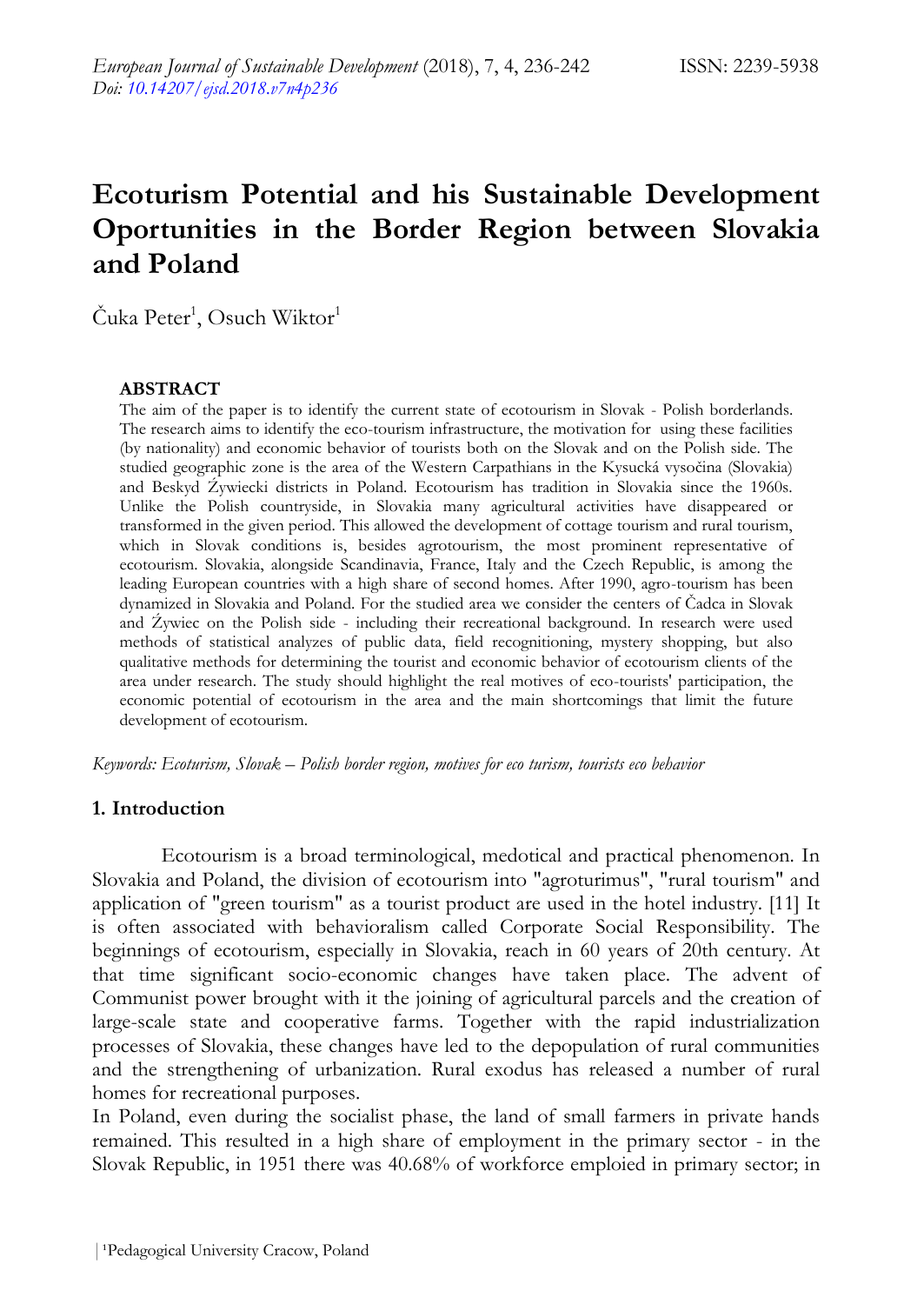1970 it was only 23.54%. [1, 3]

The development of the countryside and the conditions for the creation of ecotourism was therefore different in Poland and Slovakia.

However, the primary forms of ecotourism can be seen in both countries as rural tourism and, in particular, in Slovakia, widespread forms of cottage tourism.

## **2. Work Objectives, Research Territories, Hypothes and Methodology**

The main objective of the work is to identify the forms of ecotourism development and their impact on sustainable development in the border areas of Kysucká Vysočina and Žyviecké Beskydy in the regions of Čadca and Źywiec.

The main methods include analysis of the perception of ecotourism products in the surveyed area in terms of their perceived quality, both on the supply side and on the demand side.

I. In the first part we have analyzed the forms of ecotourism in the given area. We tried to statistically analyze both statistical units at district level - NTS 4.

II. In the second part, through mystery shopping, we contacted public service and tourism services through the internet to find out:

- Offered ecotourism products

- Prices of Ecotourism products

- Quality of ecotourism products and quality of communication with the client.

III. In the third part, we were trying to verify the results of the second part (i.e. the offer of ecotourism products, their price and quality) with field surveys, mainly through interviews, surveys and observation, as well as the search for ecological products in tourism in the surveyed area and some consumer behavior (ecotourism tourism expenses).

Major research concerns include the identification of "objects of ecotourism". Official statistics databases do not register these objects separately, (Invalid hyperlink). So we had to make direct contact - by telephone or via the Internet - to find out which tourist infrastructure objects can be classified as "ecotourism".

On the Slovak territory, 46 tourist facilities were addressed, in Polish site it was 25 facilities. The number of respondents - tourists was on the Slovak side 264 and the Polish 222.

Qualitative research is also based on the following relevant resources [4] [5] [6] [7] [8].

## **3. Results and Discussion**

## **3.1 The Offer of Ecotourism in the Studied Area**

The offer of ecotourism in the studied area is heterogeneous. In Slovakia, the only travel agency "ecotourism products" is declared by NATRIX in Bratislava (www.natrix.sk). After addressing them with question of organizing ecotourism in Kysuce, we find out that they do not. A similar situation is also on the Polish side. Travel agencies do not offer a priori eco-tours to the examined area. Therefore, ecotourism in the border region of Kysucké Beskydy has an individual character.

We have also researched how many facilities offer real organic products on Polish and how much on the Slovak side.

Eco products of accommodation facilities in the studied area Slovakia and Polland are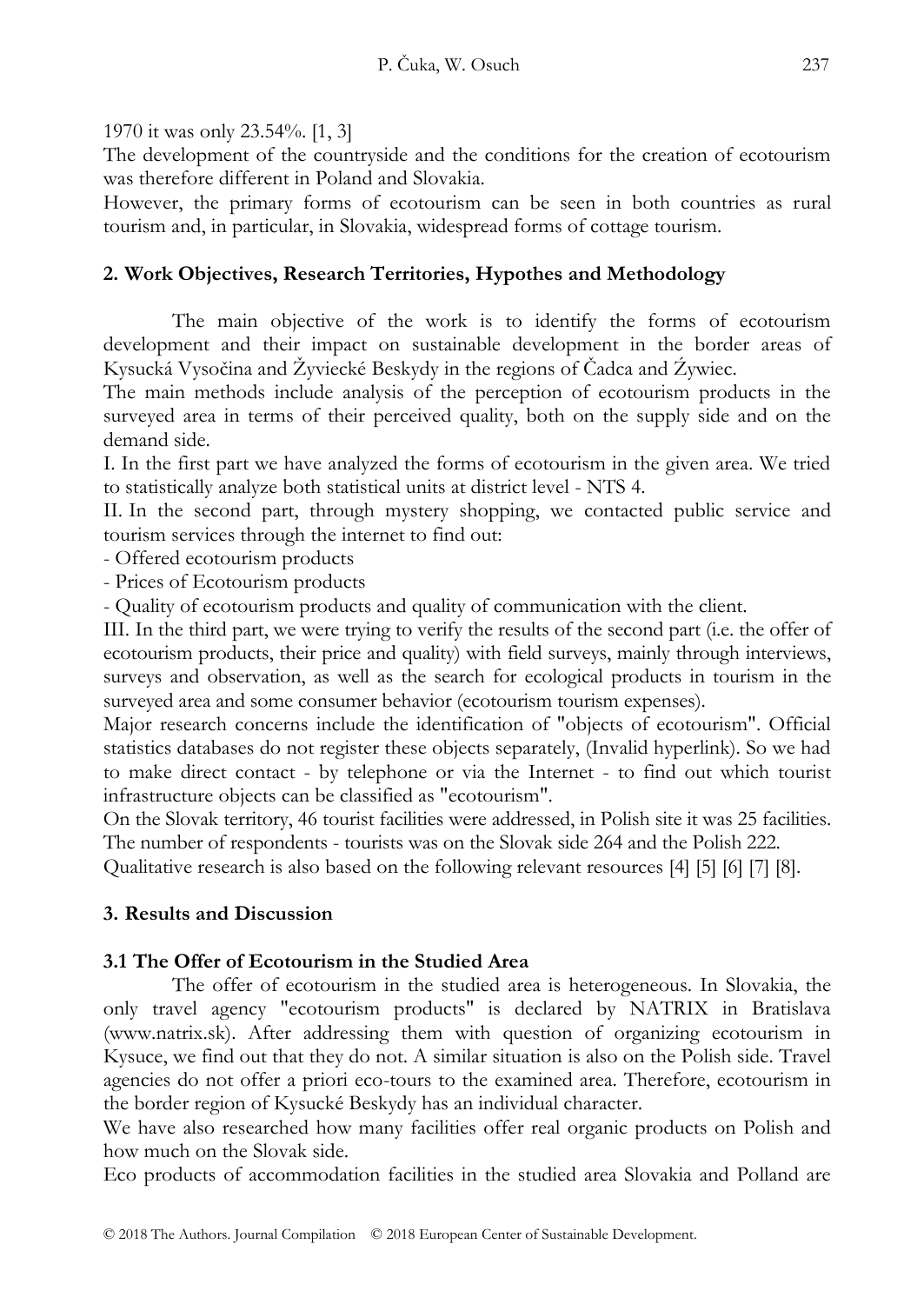| Accommodation<br>type | Small<br>domestic<br>animal<br>breeding | Livestock<br>breeding | Horse<br>breeding | Supply of<br>domestic<br>food | Supply of<br>domestic<br>eco-products | Eco-<br>facilities |
|-----------------------|-----------------------------------------|-----------------------|-------------------|-------------------------------|---------------------------------------|--------------------|
| Hotel                 |                                         |                       |                   |                               |                                       |                    |
| Pension               |                                         |                       |                   |                               |                                       |                    |
| Camp                  |                                         |                       |                   |                               |                                       |                    |
| Private               |                                         |                       |                   |                               |                                       |                    |
| Other                 |                                         |                       |                   |                               |                                       |                    |
| Total                 |                                         |                       |                   |                               |                                       |                    |

summarized in table 1 and table 2. **Table 1.** Eco products of accommodation facilities in the studied area - Slovakia

*Source: own field research*

**Table 2.** Eco products of accommodation facilities in the studied area - Poland

| Accommodation<br>type | Small<br>domestic<br>animal<br>breeding | Livestock<br>breeding | Horse<br>breeding | Supply of<br>domestic<br>food | Supply of<br>domestic<br>eco-products | Eco-<br>facilities |
|-----------------------|-----------------------------------------|-----------------------|-------------------|-------------------------------|---------------------------------------|--------------------|
|                       |                                         |                       |                   |                               |                                       |                    |
| Hotel                 |                                         |                       | -                 |                               |                                       |                    |
| Pension               |                                         |                       | 5                 | 5                             |                                       | 12                 |
| Camp                  |                                         |                       |                   |                               |                                       |                    |
| Private               |                                         |                       |                   |                               |                                       |                    |
| Other                 | 4                                       |                       |                   |                               |                                       |                    |
| Total                 |                                         |                       | 6                 | $\Omega$                      | 13                                    | 23                 |

*Source: own field research*

Research of Ecological products offer showed that there are "ecological facilities" in 13 Slovak (out of 46) and 23 Polish (out of 25) hotels, which include solar panels, energy management, own waste water treatment or other technological ecological facilities. Especially the breeding of horses is considered to be an organic product. There are 4 Slovak and 6 Polish resorts available.

Other organic products, such as agro-tourism farms, have not been confirmed in the studied area.

## **3.2 Mystery Shopping Survey**

In the Mystery Shopping Survey, 11 facilities were contacted on the Slovak side, and 14 on Polish. It was a catering and accommodation facility in which we interviewed a series of questions through a controlled interview to find out what they have to offer, whether they are offering organic products, what is their cost. We also evaluated the quality of communication with the client (mystery shopper). We ranked the results in the rating scale from 1-5 (5 - excellent, 4 - good, 3 - sufficient, 2 - with shortcomings 1 inadequate). In Slovakia, we made interview in Slovak language and we use Polish in Poland, so we did not find the language competence of the workers in tourism. The results of mistery shopping are summarized in table 3.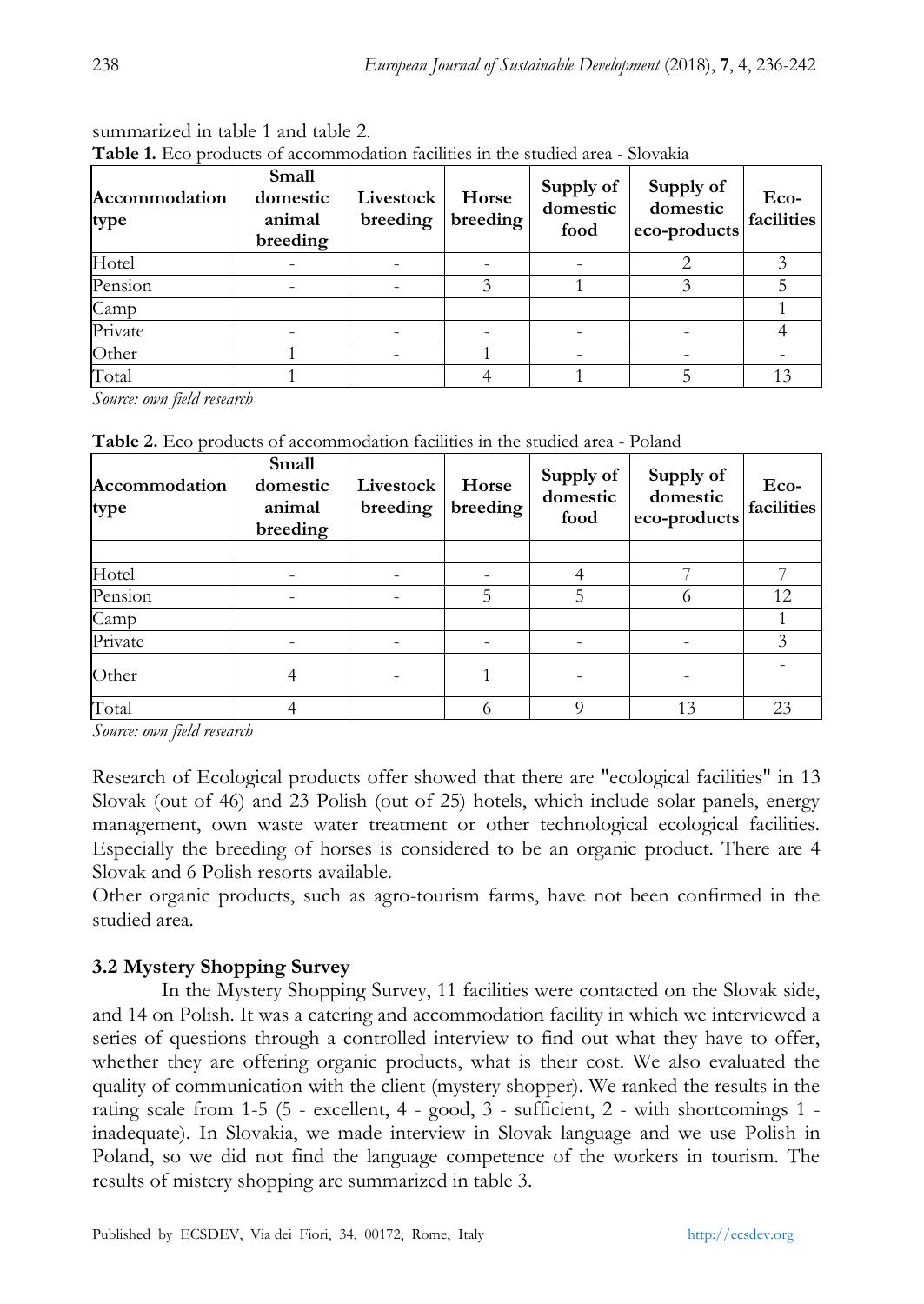|  | Table 3. Mystery shopping results |  |
|--|-----------------------------------|--|

|                                                     | ZYWIEC |
|-----------------------------------------------------|--------|
| Number of offered eco-products catering             |        |
| Number of offered eco-products accomodation         |        |
| Number of accommodation ecological products offered |        |
| Quality of communication with the client            |        |

*Source: own field research*

#### **3.3 Economic Activity of Tourists**

The economic activity of tourists is conditioned by their economic background and tourist markets. For comparison with our research, we have used fieldwork [10] activities in the Slovakia - Austria border region and the Polish - Slovak border region in the Eastern Tatras region [9].

**Table 4.** Comparison of expenditures of Slovak and Austrian tourists in the Slovak Republic and Austrian borders in 2013

| Turists from | Turists from | <b>Others</b><br>turists |  |
|--------------|--------------|--------------------------|--|
| 230          | 430          | 592                      |  |
| 233          | 369          | 308                      |  |
|              |              |                          |  |
| 465          | 727          | 789                      |  |
| 414          | 559          | 767                      |  |
|              | Austria      | Slovakia                 |  |

*Source [10]*

**Table 5.** Comparison of expenditures of Slovak and Polish tourists in the SR and PR surveyed territory of Eastern Tatras in 2017

|                     | Slovak tourists $-p$ lanned/<br>real expenses in euro | Polish tourists – planned/<br>real expenses in euro |
|---------------------|-------------------------------------------------------|-----------------------------------------------------|
| Bukowina, Nowy Targ | 600/632                                               | 380/420                                             |
| Zdiar, Matliare     | 400/380                                               | 500/485                                             |

*Source: own field research*

**Table 6.** Comparison of expenditures of Slovak and Polish tourists on ecotourism in border regions of the SR and PR surveyed territory in 2018

|        | Slovak tourists ecotourism<br>expediture planned/real in euro | Polish tourists ecotourism<br>expediture planned/real in euro |
|--------|---------------------------------------------------------------|---------------------------------------------------------------|
| Zywiec | 230/250                                                       | 200/320                                                       |
| `adca  | 300/360                                                       | 250/330                                                       |

*Source: own field research*

In the field of economic behaviorality, we found that in Slovakia the planned expenditure of Slovak ecotourists in Slovakia was higher than expected by 20% - i.e. 360 EUR compared to the planned 300 EUR. The planned spending of Slovak ecotourists in Poland was higher by 8.7%, namely 250 EUR compared to the planned 230 EUR. The planned spending of Polish eco-tourists in Slovakia was up 32%, namely 330 EUR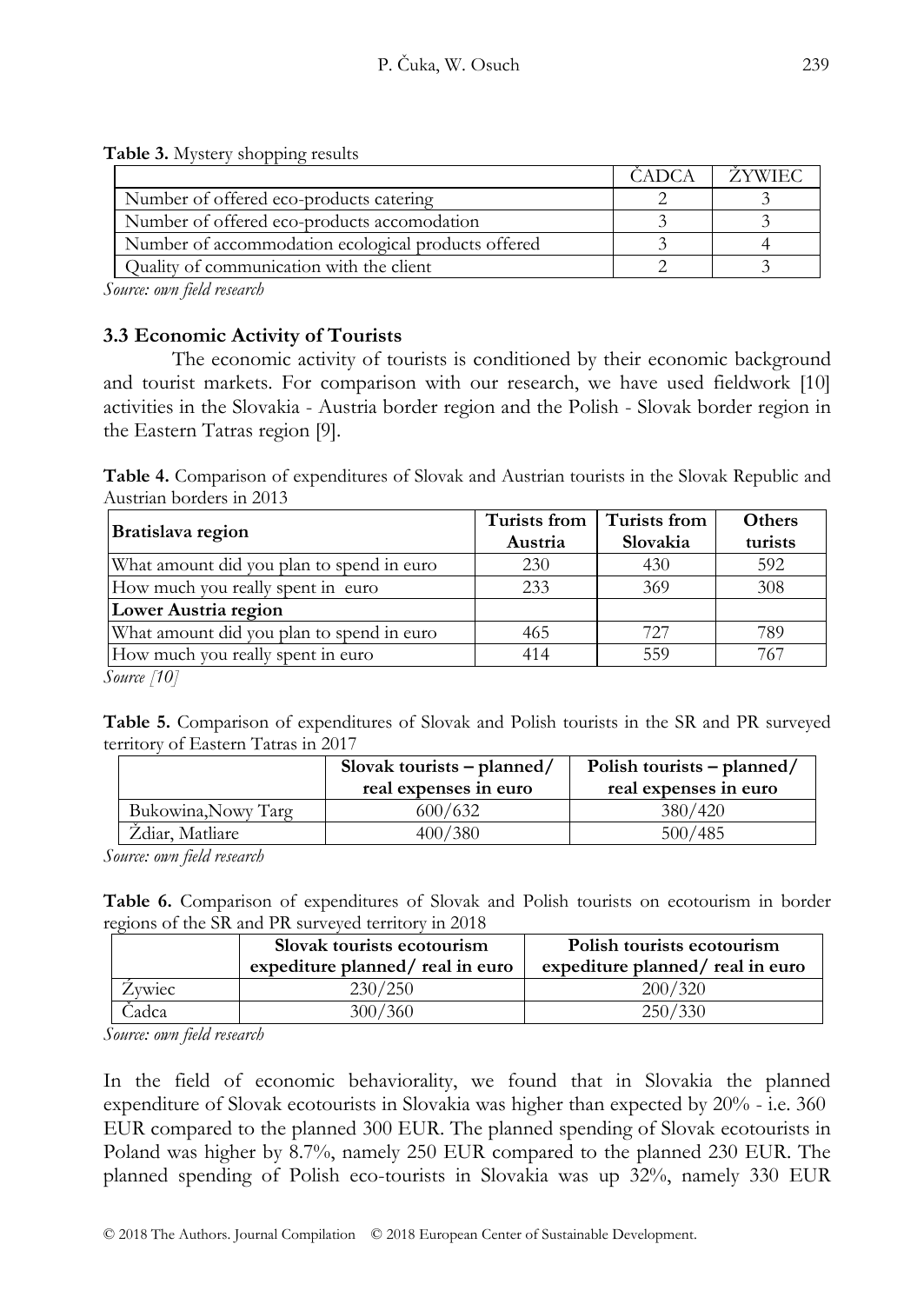compared to the expected 250 EUR and their spending in Poland was 35% higher, namely 32 EUR compared to the expected 200 EUR.

Overall, the highest spending was recorded by Slovak ecotourists on the Slovak side of 360 EUR and the lowest spending was declared by Slovak ecotourists on the Polish side of 250 EUR. In comparative studies, we recorded the largest spending of 767 EUR in tourists in the Lower Austria region (still in 2013). Determinant of economic behaviorality is also the offer of services, the price of services and the number of overnights during the stay.

#### **4. Final Evaluation – Conclusion**

The main research results are as follows:

- In the cross-border zone of the Polish-Slovak border in the Zywiec Beskydy and Kysucká Vrchovina regions, ecological forms of tourism are heterogeneous, as confirmed by other studies in Polish or Slovak territory [12,13]

- In Slovakia, ecotourism is dominated by forms of second homes (cottages), in the territory of Čadca there are 2 245 cottages and second homes, which is the average of 3.2 statistical households. On the Polish side this indicator is almost two times lower - only 7.2. - In the district of Čadca, we investigated 13 ecotourism facilities, in the Žywiec district it was 23

- Mystery shopping has confirmed from medium to low level of services offered, as well as client communication in the given area is rather average

- The price sessions of the territory and the offer of tourist services are lower compared to the comparative territories of Lower Austria and the Tatras.

- Slovak tourists declared economic activity in Lower Austria at the level of 308 EUR, Slovak Tatras 380 EUR, in the Polish Tatras 680 EUR, and in our surveyed area it was 360 EUR in Slovak and 250 EUR on the Polish side

- Polish tourists declared economic activity in Slovak Tatras 485 EUR, in the Polish Tatras 420 EUR, and in our investigated area 330 EUR on Slovak side and 330 EUR on the Polish side.

- Finally we identified ecocentrums on the Polish and Slovak side

| Accommodation | <b>Small domestic Livestock</b> |          | Horse     | Supply of | Supply of                          | Eco-facilities     |
|---------------|---------------------------------|----------|-----------|-----------|------------------------------------|--------------------|
| type          | animal                          | breeding | breeding  | domestic  | domestic eco-                      |                    |
|               | breeding                        |          |           | food      | products                           |                    |
| Hotel         |                                 |          |           |           | Radziechowy                        | Zywiec, Rychwald,  |
|               |                                 |          |           |           | Zywiec,                            | Korbielów          |
|               |                                 |          |           |           | Zwardoń                            |                    |
| Pension       |                                 |          | Źywiec,   | Zwardoń   | Zwardoń, Milówka, Źywiec, Zwardoń, |                    |
|               |                                 |          | Rychwald, |           | Lipowa, Jeleśnia                   | Wegierska Górka,   |
|               |                                 |          | Milówka   |           |                                    | Przybedza, Ciecina |
| Camp          |                                 |          |           |           |                                    | Zywiec             |
| Private       |                                 |          |           |           |                                    | Zywiec, Wegierska  |
|               |                                 |          |           |           |                                    | Górka, Rychwald,   |
|               |                                 |          |           |           |                                    | Milówka            |
| Other         | Rvchwald                        |          | Źvwiec    |           |                                    |                    |
| Total         |                                 |          |           |           |                                    | 13                 |

**Table 7.** Eco tourism centres in research area - Źywiec

*Source: own field research*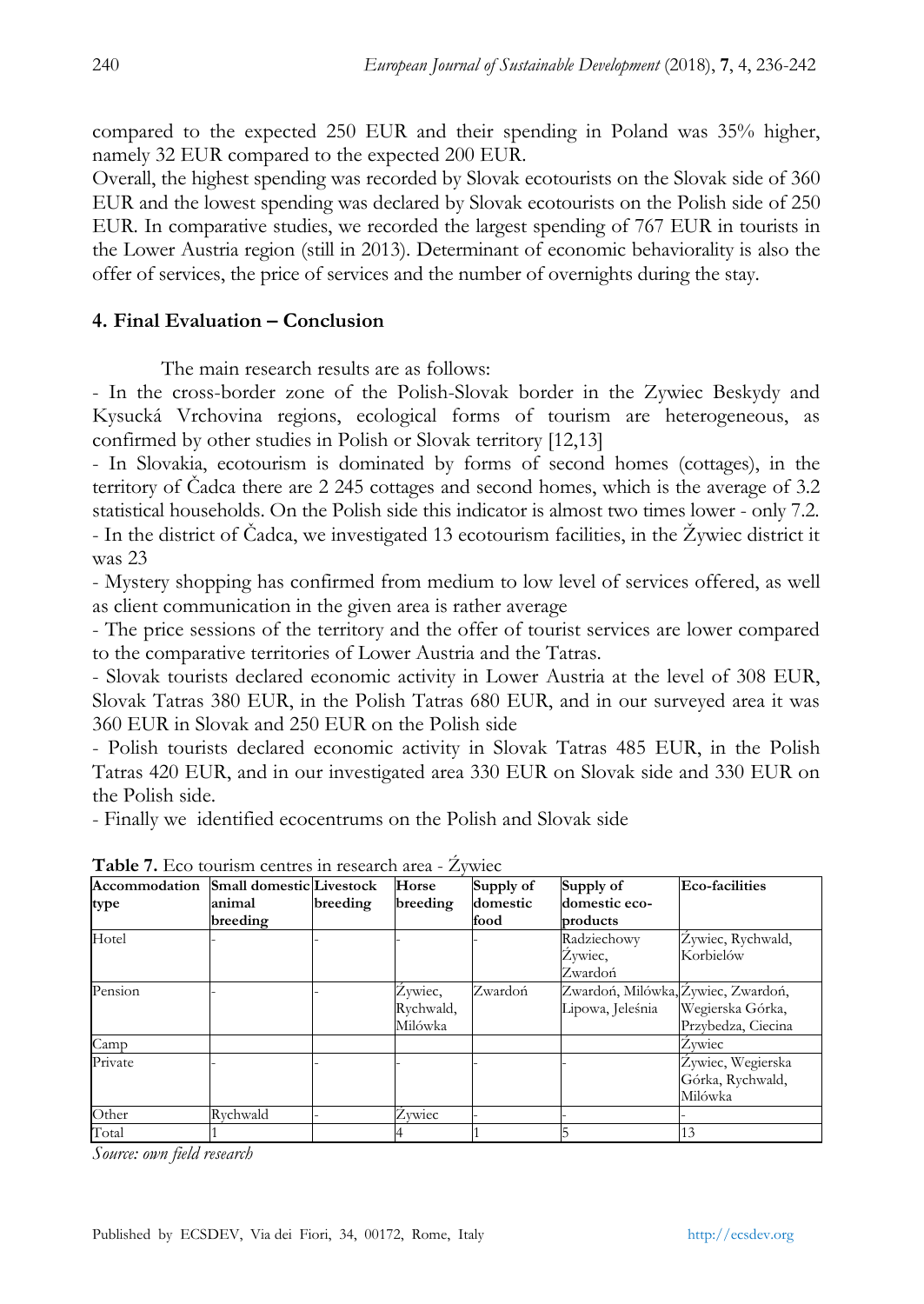| <b>Accommodation Small</b> |                                                   | <b>Livestock Horse</b> |                                                      | Supply of                                          | Supply of domestic Eco-facilities                                         |                                                                                                                          |
|----------------------------|---------------------------------------------------|------------------------|------------------------------------------------------|----------------------------------------------------|---------------------------------------------------------------------------|--------------------------------------------------------------------------------------------------------------------------|
| type                       | domestic<br>animal<br>breeding                    | breeding breeding      |                                                      | domestic food                                      | eco-products                                                              |                                                                                                                          |
|                            |                                                   |                        |                                                      |                                                    |                                                                           |                                                                                                                          |
| Hotel                      |                                                   |                        |                                                      | Čadca,<br>Svrčinovec, Makov,<br>Nová Bystrica      | Čadca, Svrčinovec,<br>Dlhá, Vysoká,<br>Turzovka, Olešná,<br>Nová Bystrica | Čadca, Svrčinovec,<br>Makov, Klokočov,<br>Krásno, Dlhá, Vysoká,                                                          |
| Pension                    |                                                   |                        | Čadca,<br>Svrčinovec,<br>Krásna,<br>Raková,<br>Makov | Dlhá, Vysoká,<br>Turzovka,Olešná,<br>Nová Bystrica | Čadca, Svrčinovec<br>Makov, Skalité<br>Scrčinovec, Krásno                 | Čadca, Svrčinovec,<br>Makov, Klokočov,<br>Krásno, Dlhá, Vysoká,<br>Klokočov, Korňa,<br>Turzovka,Olešná,<br>Nová Bystrica |
| Camp                       |                                                   |                        |                                                      |                                                    |                                                                           | Makov                                                                                                                    |
| Private                    |                                                   |                        |                                                      |                                                    |                                                                           | Čadca,<br>Makov,Klokočov                                                                                                 |
| Other                      | Makov,<br>Krásna,<br>Vysoká,<br>Stará<br>Bystrica |                        | Raková                                               |                                                    |                                                                           |                                                                                                                          |
| Total                      |                                                   |                        | 6                                                    |                                                    | 13                                                                        | 23                                                                                                                       |

**Table 8.** Eco tourism centres in research area - Čadca

*Source: own field research*



*Fig. 1. Map of eco turism centres in field research Source: own field research*